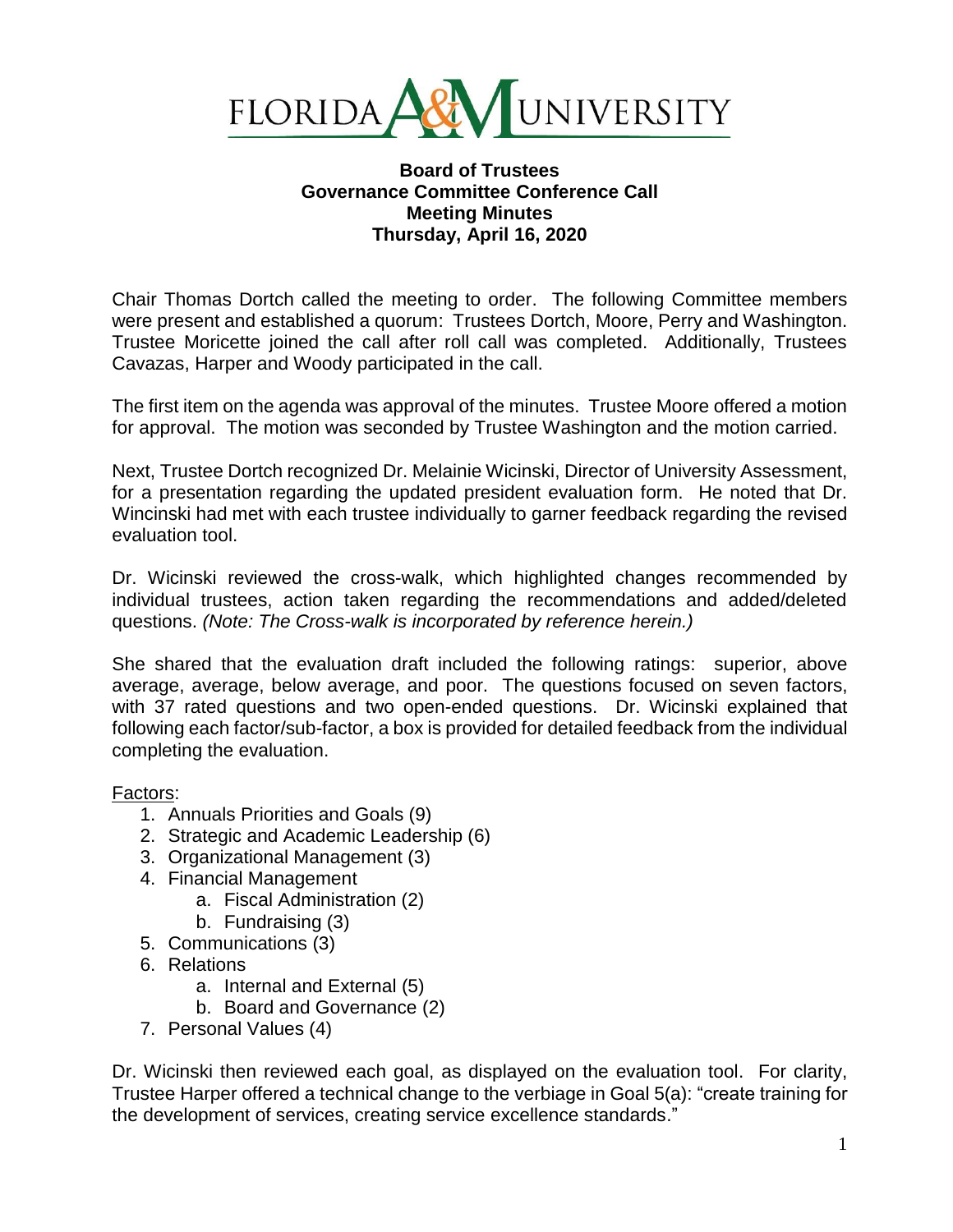Trustee Moore raised a question regarding Goal 4 - Increase annual giving by 5% and continue plans to launch a capital campaign. She wanted a clear explanation and guidance on how the Board would evaluate that goal. Trustee Moore asked if the evaluation would look at dollars brought in, as well as commitments that had been made. Trustee Dortch responded that they should look at what had been achieved over the past 12 months. They should also look at whether there had been positive change in the right direction. Chair Lawson indicated that the Board would look at whether the annual giving was five-percent above the combination of cash and pledges from the previous year. He stated that how the Board looks at the total number is consistent with the SUS.

Trustee Cavazos inquired about Goal 4. She wanted to know whether the Board should only look at pledges that had materialized. Trustee Dortch explained that the pledges are verified now and are monitored for legitimacy.

Trustee Moore addressed Goal 5(a) – "Implement the University's comprehensive service excellence plan." Her concerns were regarding how the plan was implemented and measured, since this was the third year the goal was being evaluated. She asked if it was a full implementation across the enterprise. She suggested that the lens needed to shift to completion and execution across the full enterprise. Trustee Moore pointed out that in previous years the Board had reviewed and accepted that the plan was in certain areas and divisions and not the full institution. Trustee Moore said that she wanted the expectation for the goal to be clear, that this year, the Board would be evaluating execution of the goal across the full enterprise.

Trustee Washington agreed that Goal 5(a) had been in the implementation phase for three years. She stated that President Robinson's report on this metric should detail the extent that it has been implemented and not that the University was still in the development and devising stage.

Trustee Moore moved approval for the modification of the description and language around Goal 5(a) to include the expectation that there would be full implementation across the entire enterprise and that it should be noted as such in the President's remarks that come back to the Board by way of his evaluation response. Trustee Washington provided the second and the motion was approved by a unanimous vote. Trustee Moore also asked Dr. Wincinski to provide the actual numbers in question 5(b), as only percentages were currently provided.

Trustee Moore moved approval of the evaluation tool, with the changes discussed. The motion was seconded by Trustee Washington and it passed unanimously.

Next, Trustee Dortch recognized General Counsel Denise Wallace to address the revised evaluation submission date. Dr. Wallace shared that, Section 5.2 of President Robinson's contract requires him to submit his evaluation by June 1<sup>st</sup> of each year, although some necessary data is not available until June 30<sup>th</sup>. Because of that, it was recommended that the President submit his annual evaluation to the Board on July 15<sup>th</sup> of each year, with the Board initiating its evaluation on July 16<sup>th</sup>. Section 5.2 of the President's contract would need to be amended to reflect the new dates.